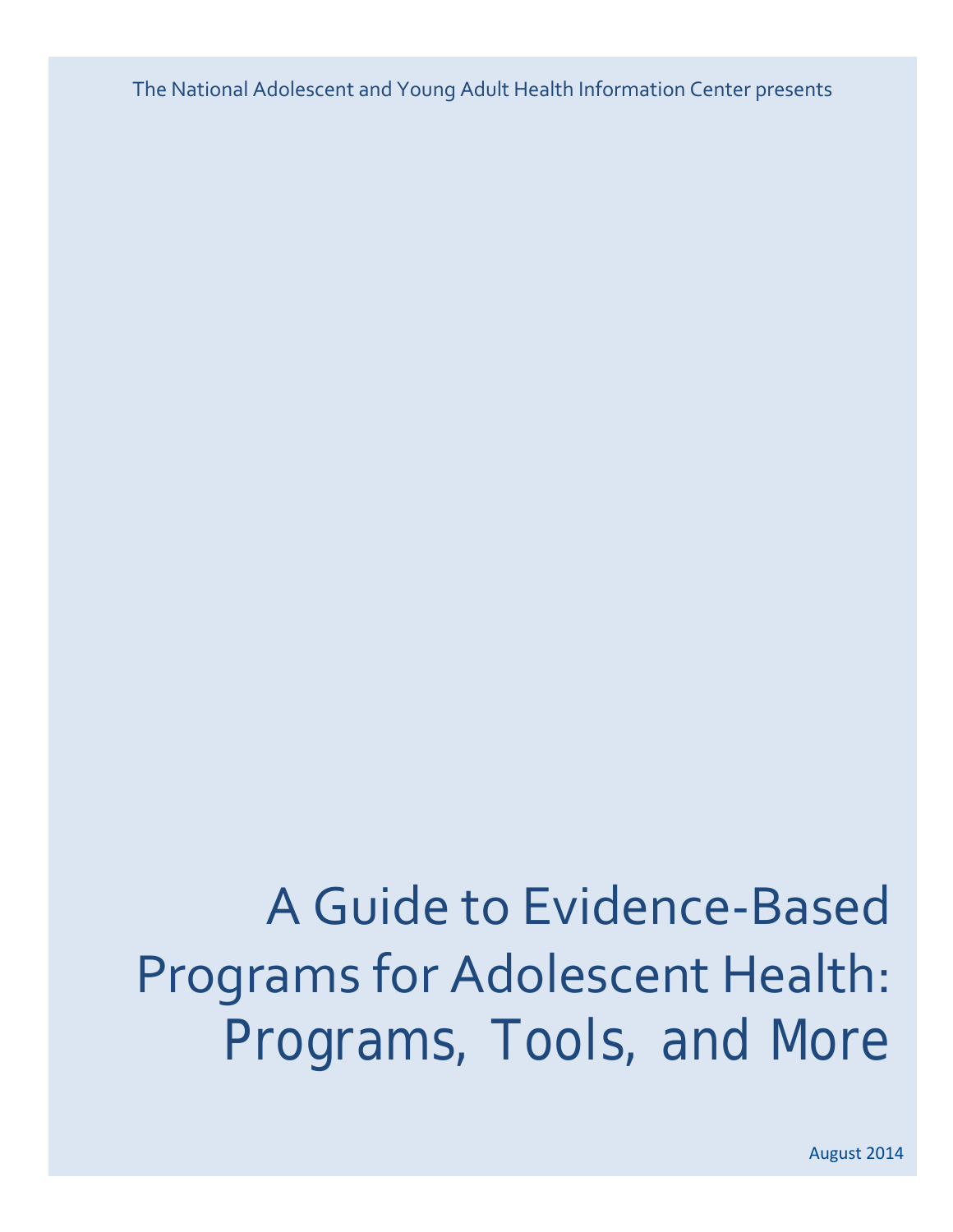#### **Introduction**

The past decade has witnessed a tremendous expansion of research and resources on "what works" to improve adolescent health. First, there are greater numbers of programs that focus on changing the contexts in which adolescents live, such as families, schools and communities as well as changing the individual behavior of adolescents, a more traditional focus.<sup>[1](#page-4-0)</sup> In addition, the past decade has witnessed an increase in the creation of "implementing tools" – tools that help program managers and communities with critical program implementation tasks. Despite the greater selection of programs and tools, this valuable

implementation information is difficult to locate in one place. This brief has two purposes. First, by providing an annotated list of resources with links to evidence-based practices, it serves as a guide to communities and practitioners for locating effective behavioral/social interventions in adolescent health. Second, this brief also identifies "implementing tools"

that are available from the listed resources for evidence-based practices. These tools serve as a useful starting point to help communities implement evidence-based programs, but are not intended to be an exhaustive list of all such tools.

## **What are Evidence-Based Programs?**

As evaluation research has grown more sophisticated, the criteria for labeling a program as "effective" or "impactful" have become more rigorous. As shown in the listings on pages 7-13, numerous researchers and organizations have developed criteria for what qualifies as an evidence-based program. While a comprehensive review of these definitions is beyond the scope of this brief, methodological criteria have generally <http://nahic.ucsf.edu/>2

Evidence-based programs represent the "gold standard" along a continuum of what research supports as effective.

become stricter in areas such as study design (e.g., more randomized designs), sample size, effect size, statistical significance and replication of findings.

Evidence-based programs represent the "gold standard" along a continuum of what research supports as effective. Many organizations also offer resources on "best practices" or "promising practices." These terms are generally applied to programs and strategies that have been evaluated with promising findings that do not meet more rigorous standards (e.g., programs that have some quantitative data from non-experimental studies showing positive outcomes in behavior or from a

> single experimental study that has not been replicated). Sometimes these terms refer to consensus recommendations based on wisdom from professionals in the field, who consider available data and information when they make recommendations or develop guidelines for areas of a field without an adequate evidence base. Many of the resources reviewed in this brief also contain

best practices or promising practices. Other useful resources, not reviewed in this document, offer best practices only and/or helpful implementing tools.

The resources on evidence-based programs use presented use different criteria for defining program effectiveness. We do not endorse any particular definition of program effectiveness in this resource. Where possible, descriptions of resources listing evidence-based programs direct the user to each organization's definition and/or criteria for these terms.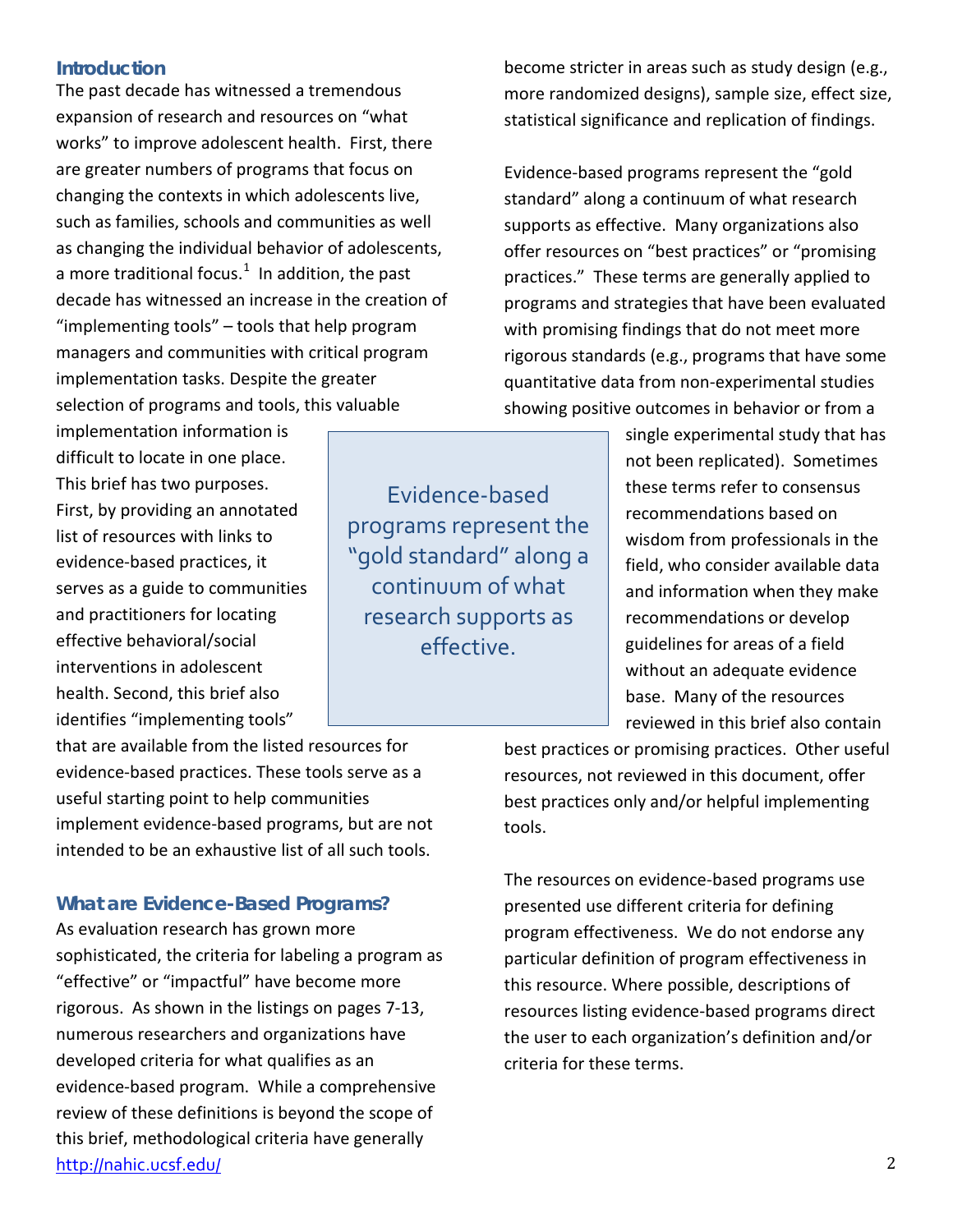## **Using Evidence-Based Programs**

Not all evidence-based programs are appropriate for all communities. Therefore, it is important to balance research about what works with knowledge about what is feasible in specific communities.[2](#page-5-0) Most of the resources of evidencebased programs described in this brief also provide or refer users to "implementing tools." These include comprehensive guidebooks and manuals (most of which are free). These implementing resources are noted in the resource descriptions, which usually contain links to downloadable documents. Although not a comprehensive review of all implementing resources, this brief provides a useful "starter set" for communities and program managers to consider. These tools address many issues that practitioners working with communities face as they design and implement evidence-based programs. These issues include:

- Identification of risk and protective factors that should be addressed (as determined by a needs-and-assets assessment);
- Selection of strategies that operate at multiple levels of intervention and have been shown to be effective with a community's sociodemographic profile;
- Adaptation of an evidence-based program, while maintaining sufficient fidelity to the original program;
- Identification of programs that are feasible given existing resources – financial as well as local capacity and skills (e.g., communities need to consider training and capacity building that may be necessary to replicate an evidence-based program).

This brief recognizes that the identification of effective programs alone is not sufficient to ensure that programs are effectively replicated and appropriate for a given community or setting.

Reviewing evidence-based programs prior to designing an initiative gives immediate direction to program planning and can help prevent communities from wasting precious time and resources on ineffective strategies. For this reason, funders increasingly place priority on using evidence-based programs. Replicating and evaluating evidence-based programs contributes to further testing of effective strategies. For example, knowledge is gained from implementation and evaluation of a program with a different population, under different conditions, or with culturally appropriate modifications.

# **Limitations of Existing Evidence-Based Programs**

Despite the greater range of evidence-based programs available compared to a decade ago, limitations remain. For example, a large and growing body of research indicates that contextual influences, such as policies, families, schools and local communities, have a tremendous influence on adolescent health outcomes.<sup>[3](#page-5-1)</sup> While the body of research on "what works" at community and policy levels has grown, gaps remain. Due to the greater challenges inherent in measuring the impact of environmental change and policy-based interventions, there is a greater number of evidence-based programs focused on the individual level of change, particularly on behavior change by adolescents. Despite the more limited research on interventions beyond the individual level, communities may decide to pursue multi-level approaches.

A community may also find that existing evidencebased programs have been demonstrated to be effective with a limited profile of sociodemographic groups and may not reflect the adolescent population it serves. For example, there has been an increase in the number of programs that have demonstrated effectiveness with Latino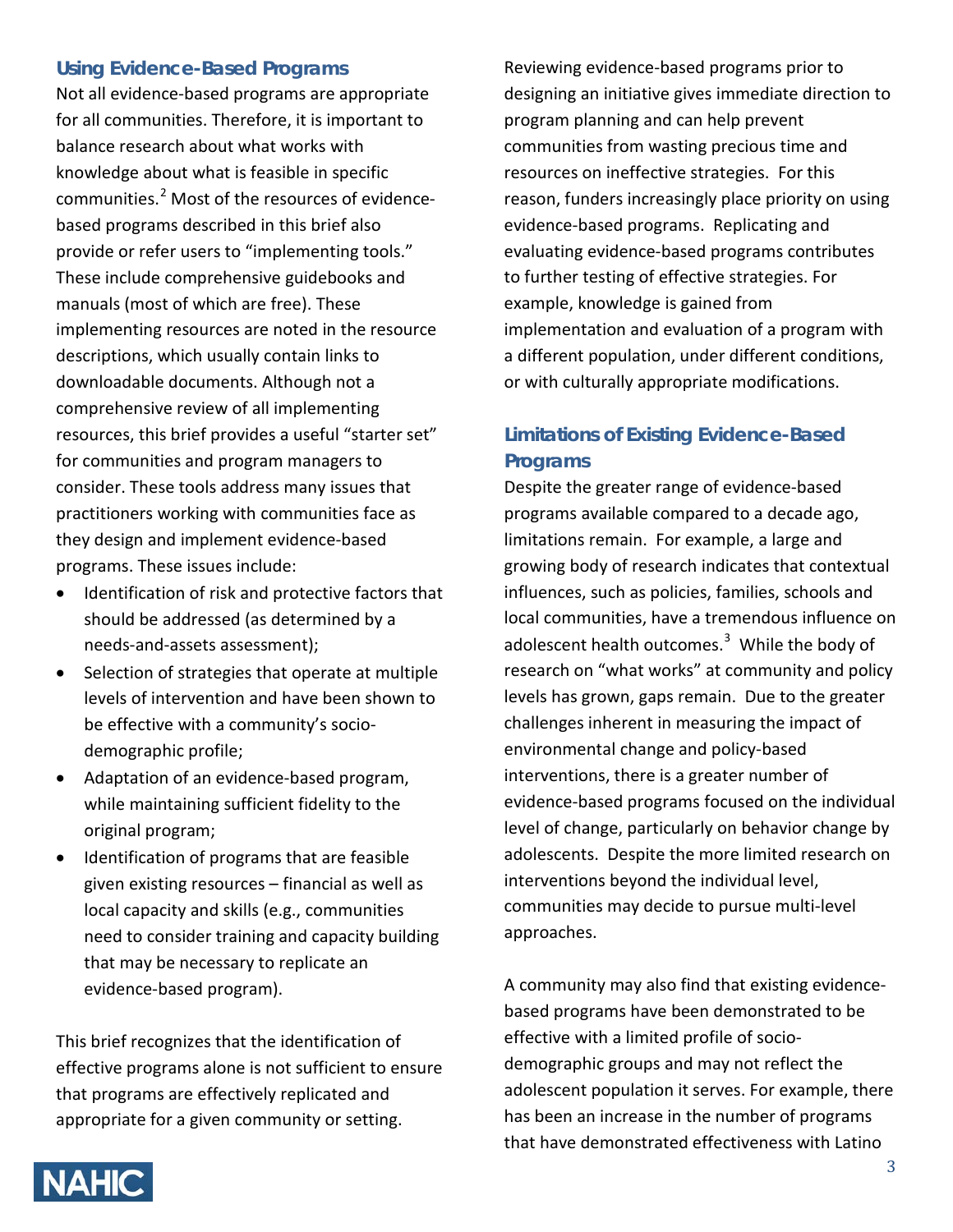and African American youth, but less research has involved Asian/Pacific Islanders, a population with several distinct sub-populations. There are also few evidence-based programs for adolescents in rural settings.

In cases where no evidence-based programs meet the needs of a community, program managers still have options that are supported by research. By reviewing best practices and promising practices, communities can consider what adaptations are necessary to make an evidence-based program more relevant to its intended audience. For example, a community coalition aiming to reduce injury among Latino youth might decide to tailor an existing program for that population. It may help to research the types of interventions that have been effective in reaching Latino communities in general, and Latino youth in particular. It is also advisable for a community coalition to work with parents, youth and teachers to consider what, if any, cultural adaptations are needed. When tailoring interventions that have been shown to be effective, it is important to maintain a critical core from the original program by staying as true as possible to the evaluated model with respect to such key factors as learning objectives, the number of classroom hours, and types of activities<sup>[4](#page-5-2)</sup> – this is called maintaining fidelity.

In addition to limitations of scope and sociodemographic groups, there is a greater number of evidence-based programs in certain adolescent health areas than in other areas. More evidencebased programs exist to prevent teen pregnancy or substance use, for example, than to increase exercise or reduce injury. For emerging issues, such as adolescent sleep patterns or hearing loss, there is little evidence about "what works."<sup>[5](#page-5-3)</sup> In such cases, communities need to examine best practices and evidence-based research in other health areas to review whether parallel findings in other <http://nahic.ucsf.edu/> 4

content areas have implications for their own efforts. No matter what health issue is being addressed, adolescents need: specific knowledge regarding the issue; a specific set of skills that enables them to adapt and apply that knowledge to their own behavior; motivation to use those skills; a family, school and community environment that supports use of the requisite knowledge and skills; and a policy environment that provides sufficient resources and political commitment for improving adolescent health and changing social norms.

#### **Organization of this Brief**

This brief presents evidence-based program resources in two formats. First, on the following two pages, a matrix provides an overview of the resources and includes links to each resource and indicates whether it includes implementing tools. The health topics listed are adapted from the Focus Areas of the Healthy People 2020 Core Indicators for Adolescent and Young Adult Health.

Pages 7-13 of this brief present an annotated listing of each evidence-based program resource. Each listing begins with a description of the topics addressed, how the resource is organized, criteria for inclusion as an evidence-based program and what search functions are available. The listing also describes implementing tools (e.g., guidelines and manuals for needs assessment and program selection, working with communities) and other resources (e.g., fact sheets, "stories from the field"). Given the variation across these resources, not all descriptions will include each of these features. Links to the webpages are provided to the extent possible.

Implementing evidence-based programs is a complex undertaking. In addition to familiarity with evaluation research, it requires the capacity to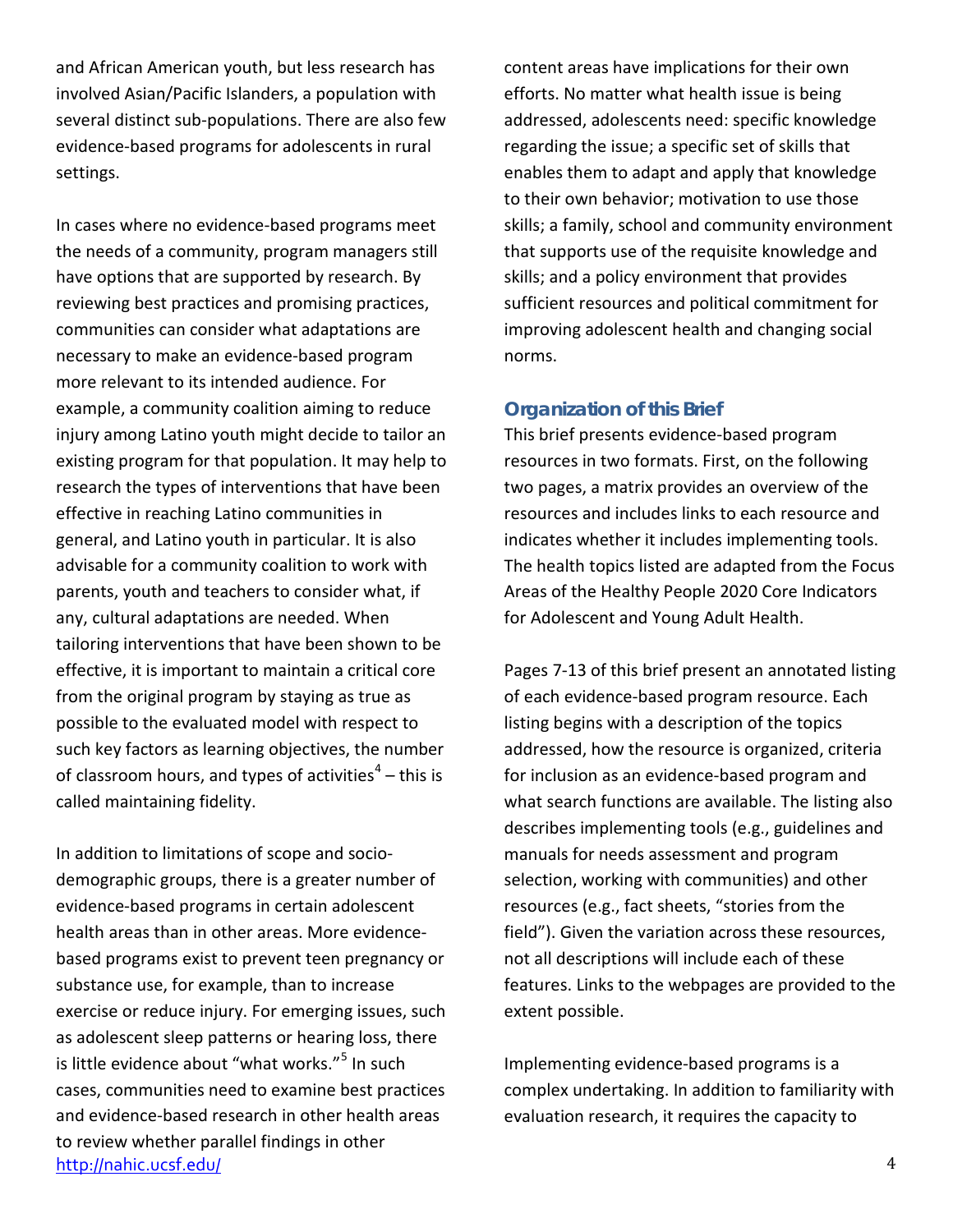collaborate with community partners and other stakeholders such as funders and supporting public agencies. We hope this tool helps guide practitioners to the tools they need to successfully use evidence-based programs to improve adolescent health.

 $\overline{a}$ 

<http://dx.doi.org/10.1007/s10935-006-0036-x><br><sup>3</sup> World Health Organization (ND). Health Impact Assessment: The Determinants of Health. Available from:

[http://www.who.int/hia/evidence/doh/en/;](http://www.who.int/hia/evidence/doh/en/) Viner RM, Ozer EM, Denny S, Marmot M, Resnick M, Fatusi A, Currie A. Adolescence and the social determinants of health. *Lancet*.

#### 2012;379(9826):1641-1652 j

[http://dx.doi.org/10.1016/S01406736\(12\)60149-4;](http://dx.doi.org/10.1016/S0140-6736(12)60149-4) Resnick MD, Bearman PS, Blum RW, et al. Protecting adolescents from harm: findings from the National Longitudinal Study on Adolescent Health. *JAMA* 1997; 278:823–32.; Aufseeser D, Jekielek S, Brown BV. The Family Environment and Adolescent Well-Being: Exposure to Positive and Negative Family Influences. Washington, DC: Child Trends; San Francisco, CA: National Adolescent Health Information Center, University of California, San Francisco, 2006. Available at:

[http://nahic.ucsf.edu/wp-content/uploads/2011/02/2006-](http://nahic.ucsf.edu/wp-content/uploads/2011/02/2006-FamEnvironBrief.pdf) [FamEnvironBrief.pdf](http://nahic.ucsf.edu/wp-content/uploads/2011/02/2006-FamEnvironBrief.pdf)

Green LW. Public Health Asks of Systems Science: To Advance Our Evidence-Based Practice, Can You Help Us Get More Practice-Based Evidence? *Am J Public Health.* 2006; 96(3): 406-409.

<sup>5</sup> Please see NAHIC's companion briefs summarizing research and promising practices related to adolescent sleep [\(http://nahic.ucsf.edu/wp-content/uploads/2014/08/Sleep-](http://nahic.ucsf.edu/wp-content/uploads/2014/08/Sleep-Brief-FINAL.pdf)[Brief-FINAL.pdf\)](http://nahic.ucsf.edu/wp-content/uploads/2014/08/Sleep-Brief-FINAL.pdf) and hearing loss **(**[http://nahic.ucsf.edu/wp](http://nahic.ucsf.edu/wp-content/uploads/2014/08/Hearing-Brief-FINAL.pdf)[content/uploads/2014/08/Hearing-Brief-FINAL.pdf\)](http://nahic.ucsf.edu/wp-content/uploads/2014/08/Hearing-Brief-FINAL.pdf)



<span id="page-4-0"></span> $^{1}$  Catalano RF, Fagan AA, Gavin LE, Greenberg MT, Irwin CE Jr., Ross DA, Shek DTL. Worldwide application of prevention science in adolescent health. *Lancet.* 2012; 379: 1653-1664.

<sup>&</sup>lt;sup>2</sup> Ozer EJ. Contextual effects in school-based violence prevention programs: a conceptual framework and empirical review. *J Prim Prev.* 2006; 27(3): 315-340.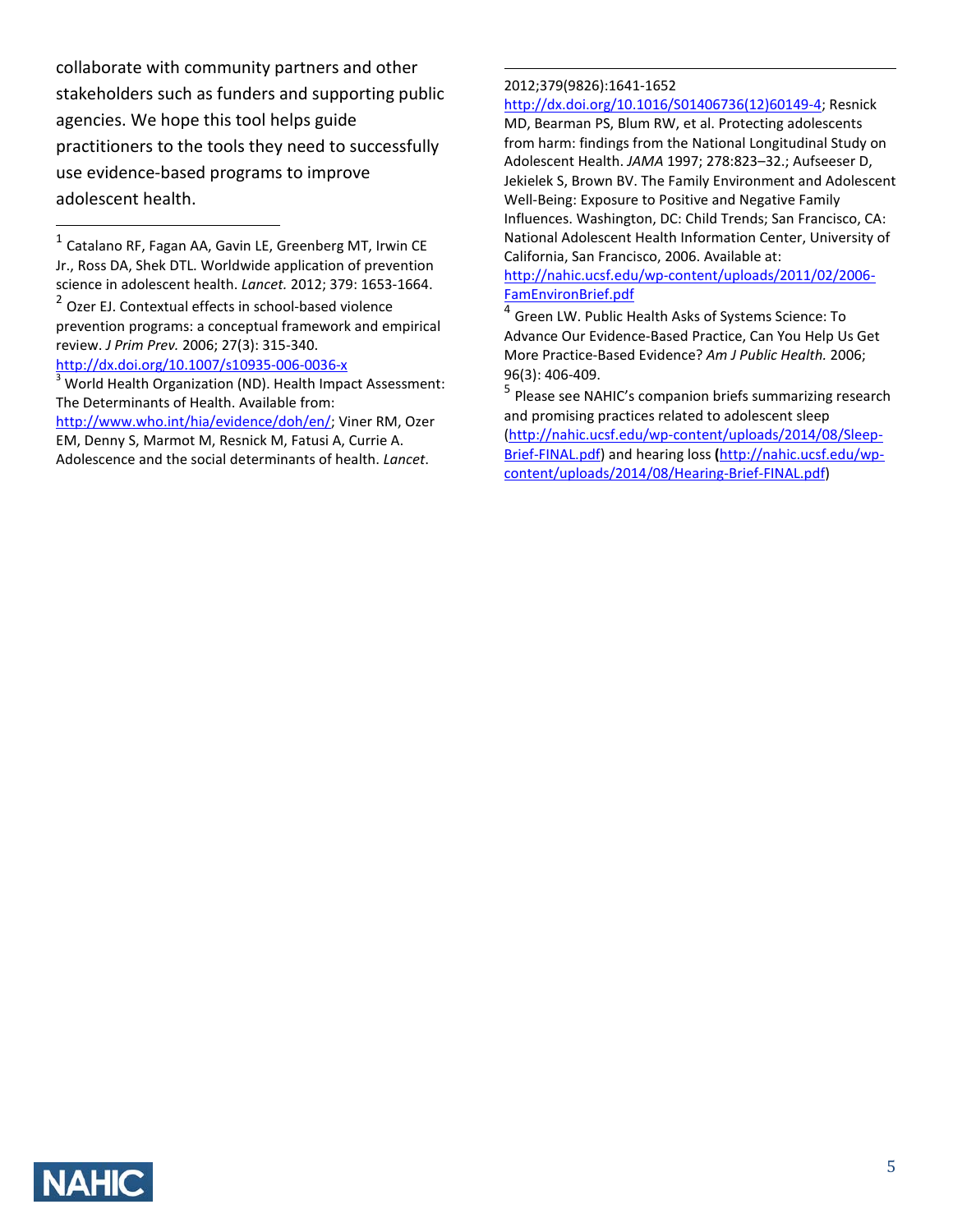<span id="page-5-3"></span><span id="page-5-2"></span><span id="page-5-1"></span><span id="page-5-0"></span>

| Resources for Evidence-Based Programs by Indicator Area                                                       |                        |                            |           |                  |                  |                  |                                   |                      |         |
|---------------------------------------------------------------------------------------------------------------|------------------------|----------------------------|-----------|------------------|------------------|------------------|-----------------------------------|----------------------|---------|
| Resource                                                                                                      |                        | Injury/Violence Prevention |           |                  |                  |                  | <b>Preventing Chronic Disease</b> |                      |         |
|                                                                                                               | Healthy<br>Development | Unintentional<br>Injury    | Violence  | Mental<br>Health | Substance<br>Use | Sexual<br>Health | Obesity                           | Physical<br>Activity | Tobacco |
| Advocates for Youth                                                                                           |                        |                            |           |                  |                  |                  |                                   |                      |         |
| Center for the Study and Prevention of<br>Violence $\lambda$                                                  | $\bullet$              |                            |           |                  |                  |                  |                                   |                      |         |
| CDC, The Community Guide and Other<br>Divisions $\lambda$                                                     |                        |                            |           |                  |                  |                  |                                   |                      |         |
| CDC Division of Adolescent and School<br>Health $\lambda$                                                     |                        |                            |           |                  |                  |                  |                                   |                      |         |
| <b>CDC Center for Chronic Disease Prevention</b><br>and Health Promotion                                      |                        |                            |           |                  |                  |                  |                                   |                      |         |
| CDC National Center for Injury Prevention<br>and Control National                                             |                        |                            |           |                  |                  |                  |                                   |                      |         |
| Child Trends LINKS                                                                                            | $\bullet$              | $\bullet$                  |           | $\bullet$        | $\bullet$        | $\bullet$        | $\bullet$                         | $\bullet$            |         |
| Coalition for Evidence-Based Policy                                                                           | $\bullet$              |                            | $\bullet$ | $\bullet$        | $\bullet$        | $\bullet$        | $\bullet$                         |                      |         |
| ETR Associates, Resource Center for<br><b>Adolescent Pregnancy Prevention</b>                                 |                        |                            |           |                  |                  |                  |                                   |                      |         |
| Find Youth Info $\lambda$                                                                                     | $\bullet$              |                            | $\bullet$ | $\bullet$        | $\bullet$        | $\bullet$        |                                   | $\bullet$            |         |
| National Campaign to Prevent Teen                                                                             |                        |                            |           |                  |                  |                  |                                   |                      |         |
| Pregnancy                                                                                                     |                        |                            |           |                  |                  |                  |                                   |                      |         |
| National Cancer Institute: Research-Tested<br>Intervention Programs (RTIPs)                                   |                        |                            |           |                  |                  |                  |                                   |                      |         |
| Office of Adolescent Health                                                                                   |                        |                            |           |                  |                  | $\bullet$        |                                   |                      |         |
| The Office of Juvenile Justice and<br><b>Delinquency Prevention's Model Programs</b><br>Guide (MPG) $\lambda$ |                        |                            |           |                  |                  |                  |                                   |                      |         |
| Promising Practices Network                                                                                   | $\bullet$              |                            | $\bullet$ | $\bullet$        | $\bullet$        | $\bullet$        |                                   |                      |         |
| Sociometrics                                                                                                  |                        |                            |           | $\bullet$        | $\bullet$        | $\bullet$        |                                   |                      |         |
| SAMHSA (NREPP; SAMHSA store CAPT)                                                                             | $\bullet$              | $\bullet$                  |           | $\bullet$        | $\bullet$        |                  |                                   |                      |         |
| Suicide Prevention Resource Center                                                                            |                        |                            |           | $\bullet$        |                  |                  |                                   |                      |         |
| Surgeon General's Home Page                                                                                   |                        |                            |           |                  |                  |                  |                                   |                      |         |
| UCLA School Mental Health Project: Center<br>for Mental Health in Schools                                     | $\bullet$              |                            |           | $\bullet$        |                  |                  |                                   |                      |         |
| What Works Clearinghouse                                                                                      | $\bullet$              |                            |           |                  |                  |                  |                                   |                      |         |

= Site also features implementing tools

<http://nahic.ucsf.edu/> 6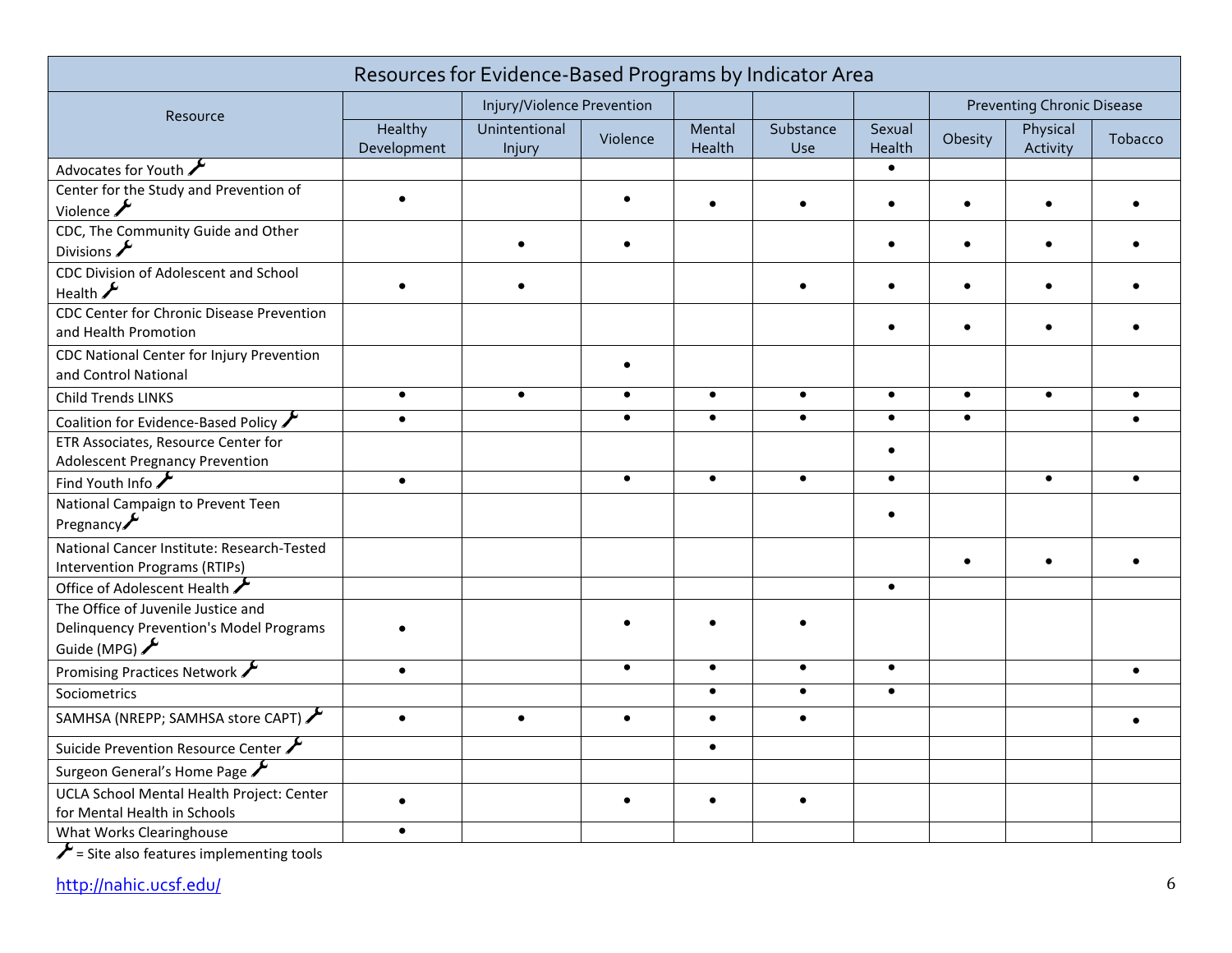# Annotated Descriptions of Evidence-Based Program Directories



# ADVOCATES FOR YOUTH

[www.advocatesforyouth.org/](http://www.advocatesforyouth.org/)

Advocates for Youth is dedicated to advocacy and the creation of programs and policies that help young people make informed and responsible decisions about their reproductive and sexual health. The ["Programs that Work"](http://www.advocatesforyouth.org/for-professionals/programs-that-work) section of the website features the report, *[Science and Success: Sex Education and Other Programs That Work to Prevent Teen](http://www.advocatesforyouth.org/storage/advfy/documents/thirdeditionexecutivesummary.pdf)  [Pregnancy, HIV, and Sexually Transmitted Infections](http://www.advocatesforyouth.org/storage/advfy/documents/thirdeditionexecutivesummary.pdf)*. Updated in 2012, the report outlines 36 programs that have been proven to reduce teen pregnancies and the contraction of sexually transmitted infections. After reviewing the criteria for inclusion and the outcomes achieved by the programs (e.g., "Delayed Initiation of Sex," "Increased Monogamy"), the report provides detailed descriptions of each program and contact information. The "Programs that Work" section also includes similar reports in additional areas (e.g., clinical serves and contraceptive access, preventing repeat pregnancies, and programs for Latinos), and provides links to collections of evidence-based programs. The organization offers resources, technical assistance, and training to promote use of evidence-based programs to improve adolescent sexual health.

# CENTER FOR THE STUDY AND PREVENTION OF VIOLENCE (CSPV), UNIVERSITY OF COLORADO BOULDER



#### <http://www.colorado.edu/cspv/blueprints/>

Previously known as *Blueprints for Violence Prevention*, this site has been expanded to include evidence-based programs for problem behavior, education, emotional well-being, physical health, and positive relationships, and is now known as *[Blueprints for Healthy Youth Development](http://www.blueprintsprograms.com/)*. The site provides information about programs that were identified through an extensive and [rigorous review process.](http://www.blueprintsprograms.com/programCriteria.php) Successful evidence-based programs are identified as *Model Programs*. Each program description contains information about program components, targeted outcomes, results, costs, and contact information for those who would like to obtain program materials. The site allows users t[o search](http://www.blueprintsprograms.com/programSearch.php) by program outcomes, target population, program specifics, risk and protective factors, and key words. It also contains [resources](http://www.colorado.edu/cspv/resources) including publications, a program database, and program information to assist with the development and evaluation of programs to improve developmental outcomes for adolescents and young adults.

# CENTERS FOR DISEASE CONTROL

The [Centers for Disease Control](http://www.cdc.gov/) and Prevention (CDC) offers numerous resources for evidence-based programs out of its different centers. Below is a list of the different tools available, organized by center within CDC.

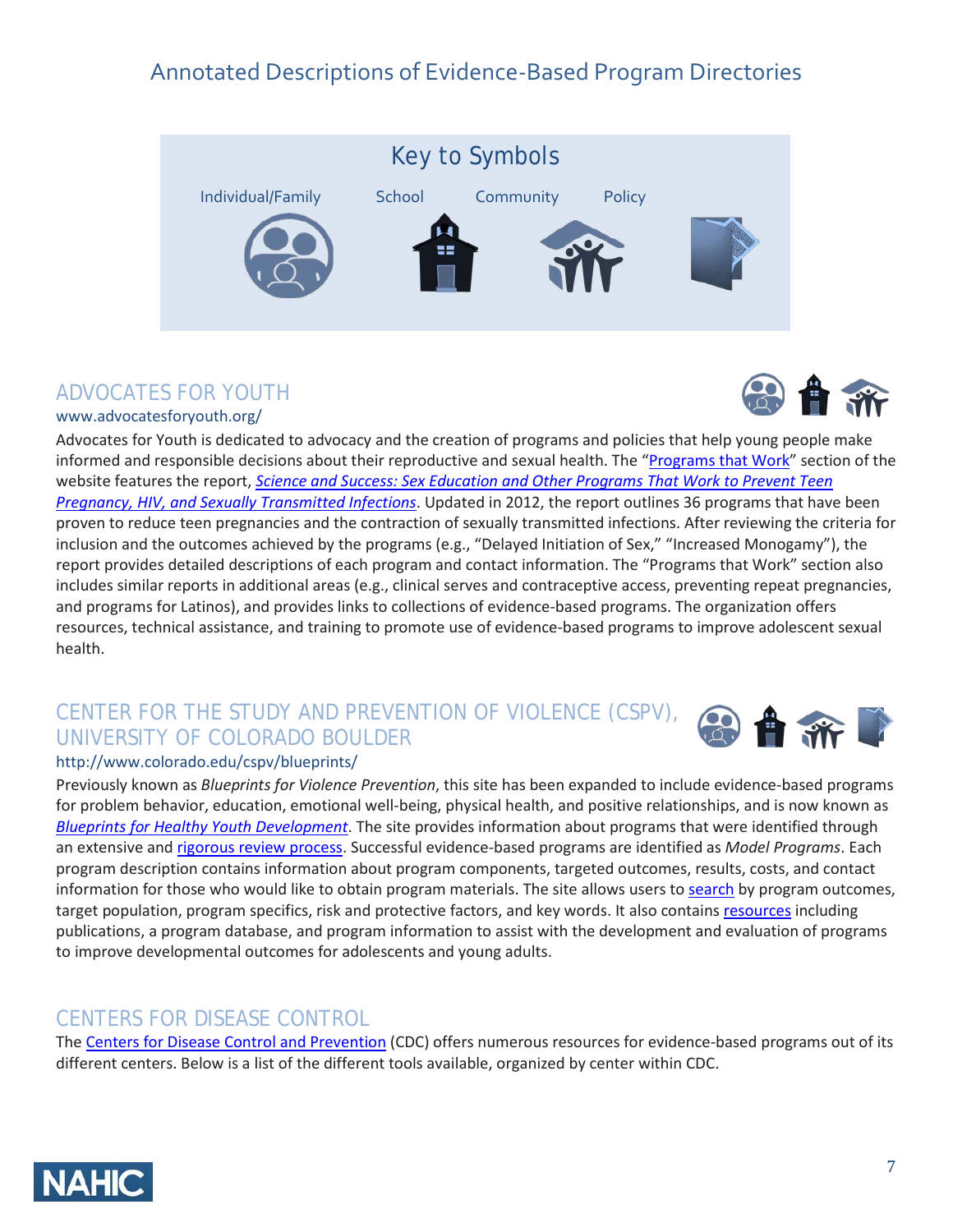## GUIDE TO COMMUNITY PREVENTIVE SERVICES <http://www.thecommunityguide.org/>

The Community Guide is the official collection of all findings from the reviews of the

Community Preventive Services Task Force, an independent team of experts appointed by the director of the Centers for Disease Control and Prevention to identify successful population health interventions. The group provides leadership in the evaluation of community, population, and health care system strategies to address a variety of public health and health promotion topics, including [Adolescent Health.](http://www.thecommunityguide.org/adolescenthealth/index.html) Each topic contains a list of interventions with their corresponding task force ratings and a summary of the research conducted to evaluate their effectiveness. The website provides additional information about the Task Force and its [review process.](http://www.thecommunityguide.org/about/methods.html%23steps)

# DIVISION OF ADOLESCENT AND SCHOOL HEALTH (DASH)

### <http://www.cdc.gov/healthyyouth/>

This website contains th[e Registries of Programs that are Effective in Reducing Youth Risk Behaviors,](http://www.cdc.gov/healthyyouth/adolescenthealth/registries.htm) including federal and non-federal listings of effective programs. The site also contains implementation tools from DASH and other CDC agencies for health professionals and school personnel related to school health policies and [programs,](http://www.cdc.gov/healthyyouth/tools/index.htm) as well as school health education profiles, data, Best Practices, Promising Practices, ["Success Stories,](http://www.cdc.gov/healthyyouth/stories/index.htm)" guidelines, tools for program planning and evaluation, and funding sources on a variety of health topics. The site also contains data on relevant youth behaviors monitored by the [Youth Risk Behavior Surveillance System \(YRBSS\).](http://www.cdc.gov/healthyyouth/yrbs/index.htm)

The following guidelines are available on the DASH web site:

- *[School Health Guidelines to Prevent Unintentional Injuries and Violence](http://www.cdc.gov/mmwr/preview/mmwrhtml/rr5022a1.htm)*
- *[Guidelines for School Health Programs to Promote Lifelong Healthy Eating](http://www.cdc.gov/mmwr/preview/mmwrhtml/00042446.htm)*
- *[Guidelines for School and Community Programs to Promote Lifelong Physical Activity Among Young People](http://www.cdc.gov/mmwr/preview/mmwrhtml/00046823.htm)*
- *[Guidelines for School Health Programs to Prevent Tobacco Use and Addiction](http://www.cdc.gov/mmwr/preview/mmwrhtml/00026213.htm)*
- *[Guidelines for Effective School Health Education To Prevent the Spread of AIDS](http://wonder.cdc.gov/wonder/prevguid/p0000217/p0000217.asp)*

# NATIONAL CENTER FOR CHRONIC DISEASE PREVENTION AND HEALTH PROMOTION

# http://www.cdc.gov/chronicdisease/index.htm

This Center takes the public health approach to addressing preventing and controlling chronic diseases. Its website includes [a Recommendations](http://www.cdc.gov/chronicdisease/resources/guidelines.htm) page that lists several tools and resources addressing physical activity and nutrition, tobacco use, oral health and other areas.

Two agencies within NCCDPHP—the Division of Nutrition, Physical Activity, Nutrition and Obesity and the Office on Smoking and Health—offer additional evidence-based resources for adolescents:

# DIVISION OF NUTRITION, PHYSICAL ACTIVITY, NUTRITION AND OBESITY

# [http://www.cdc.gov/nccdphp/dnpao/](http://www.cdc.gov/nccdphp/dnpa/)

DNPAO aims to lead strategic public health efforts to prevent and control obesity, chronic disease, and other health conditions through regular physical activity and good nutrition. Resources include:

- *[Promoting Physical Activity: A Guide for Community Action](http://www.cdc.gov/nccdphp/dnpa/pahand.htm)*, a step-by-step guide for promoting behavior change using individual/family, school, community and policy level interventions.
- [State and Community Tools for Obesity Prevention:](http://www.cdc.gov/obesity/stateprograms/resources.html) Tools and resources for states to implement strategies to combat obesity.
- [Strategies to Prevent Childhood Obesity:](http://www.cdc.gov/obesity/childhood/solutions.html) Tools for states, communities, and parents to assist children in making healthy choices.





☆ 台 流



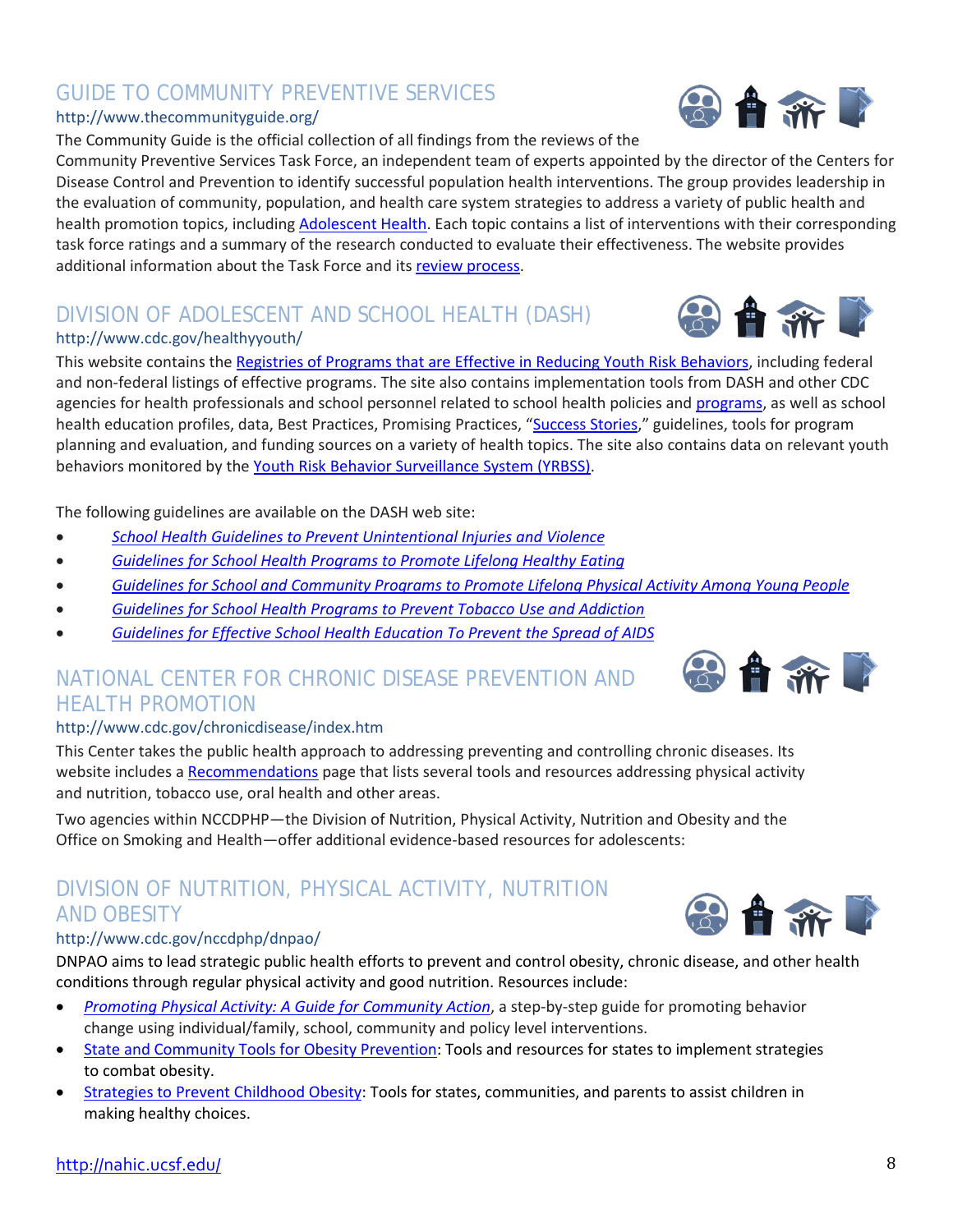#### OFFICE ON SMOKING AND HEALTH <http://www.cdc.gov/tobacco/>

The Office on Smoking and Health houses Tobacco Intervention and Prevention Source (TIPS), which offers many resources including[, Best Practices for Comprehensive Tobacco](http://www.cdc.gov/tobacco/stateandcommunity/best_practices/index.htm) Control Programs, an evidence-based guide to help states plan and establish effective tobacco control programs. This report is not specific to adolescents but does address prevention programs, school and community programs, and policy interventions targeting young people. The guide lists examples of strategies and activities in each program category and provides examples of evidence-based programs being implemented by selected states. It also offers recommended state funding levels for each program category.

# NATIONAL CENTER FOR INJURY PREVENTION AND CONTROL

#### <http://www.cdc.gov/ncipc/>

NCIPC works to reduce morbidity, disability, mortality, and costs associated with injuries, including both unintentional and violence related injuries. The NCIPC web site includes information on unintentional injury and prevention including bike safety, home and recreation injury, and motor vehicle related injuries. The site includes data, publications and research, program information, and federal agency grant information. The Center developed Best Practices of Youth [Violence Prevention: A Sourcebook for Community Action,](http://www.cdc.gov/violenceprevention/pdf/introduction-a.pdf) which provides a comprehensive overview of evidence-based programs for youth violence prevention. Contact information is provided for those who would like more information on highlighted programs or to obtain implementation tools such as curricula or training guides.

#### Other CDC resources include:

- o [Community Health Online Resource Center:](http://nccd.cdc.gov/DCH_CHORC/) An online database featuring webinars, model policies, toolkits, databases, fact sheets, and other tools to support environmental changes that address obesity and tobacco use.
- o [VERB:](http://www.cdc.gov/youthcampaign/index.htm) A social marketing campaign aimed at increasing and maintaining physical among tweens (youth age 9-13).

# CHILD TRENDS

#### <http://www.childtrends.org/>

Child Trends is a non-profit, nonpartisan children's research organization that collects and analyzes data; conducts, synthesizes, and disseminates research; designs and evaluates programs; and develops and tests promising approaches to research in the field. The website offer[s Lifecourse Interventions to Successfully Nurture Kids \(LINKS\),](http://www.childtrends.org/what-works/) a compendium of out-of school evidence-based programs. Users have the option to view the entire list, or select programs by specific criteria. There are several [syntheses](http://www.childtrends.org/what-works/links-syntheses/) of LINKS programs organized by Program Population, Program Outcome, and Program Approach. The Child Trends website also includes efforts to define measures of positive youth development, and a series of briefs about "what works" in program approaches to support adolescent health and development.

With NAHIC, Child Trends published a 2012 brief entitled *[Improving the Lives of Adolescents and Young Adults: Out-of-](http://nahic.ucsf.edu/wp-content/uploads/2012/07/Child_Trends_7_12_Out_Of_School.pdf)[School Time Programs that have Significant Positive Impacts.](http://nahic.ucsf.edu/wp-content/uploads/2012/07/Child_Trends_7_12_Out_Of_School.pdf)* This fact sheet identifies 43 rigorously evaluated out-ofschool time programs for adolescents or young adults that have somewhat to very sizeable and statistically significant positive impacts on select outcome categories, which include behavior problems, substance use, reproductive health, social-emotional health, life skills, education, and physical health.







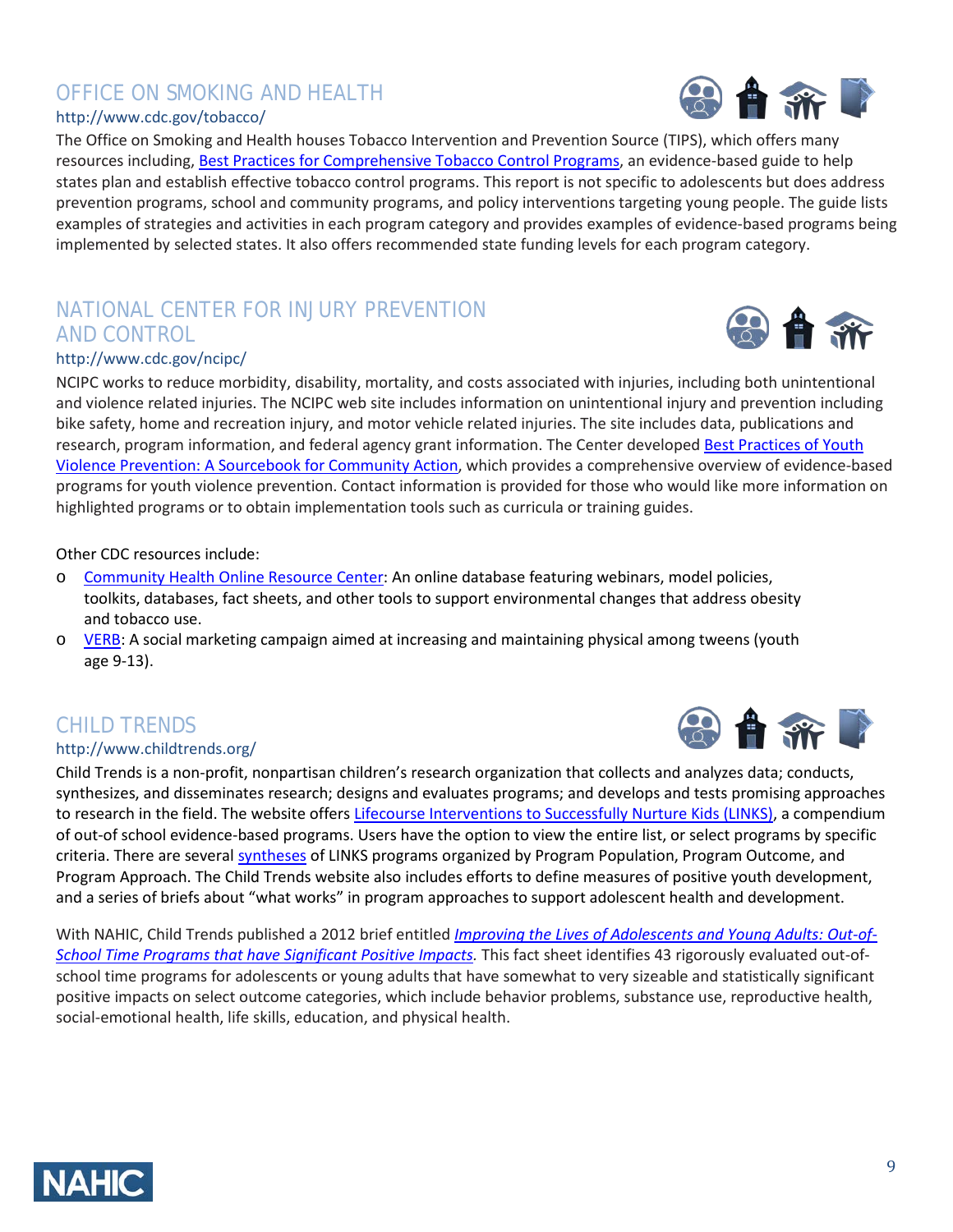## <http://nahic.ucsf.edu/> 10

#### COALTION FOR EVIDENCE-BASED POLICY <http://evidencebasedprograms.org/>

The Coalition for Evidence-Based Policy is a non-profit, nonpartisan organization, whose mission is to increase government effectiveness through rigorous evidence about "what works." The organization uses the criteria identified through the ["Congressional Top Tier Evidence Standard"](http://toptierevidence.org/) to identify effective programs. The website [lists](http://evidencebasedprograms.org/about/full-list-of-programs) different interventions by topic area, addressing social issues ranging from prenatal/early childhood to international development. It highlights several interventions relevant to the adolescent and young adult age groups including teen pregnancy prevention, substance abuse prevention/treatment, and mental health. The website also provides related information includin[g resources](http://evidencebasedprograms.org/related-resources) for selecting and implementing evidence-based programs.

# ETR ASSOCIATES, RESOURCE CENTER FOR ADOLESCENT PREGNANCY PREVENTION (RECAPP)

#### <http://www.etr.org/recapp/>

ETR provides leadership, educational resources, training, and research on health promotion with an emphasis on sexuality and health education. The Resource Center for Adolescent Pregnancy Prevention (ReCAPP) provides information, evaluated program materials, and tools for teachers and health educators aiming to reduce sexual risk-taking behaviors among adolescents. The website's ["Evidence-Based Programs"](http://recapp.etr.org/recapp/index.cfm?fuseaction=pages.ebphome) section contains descriptions of over 20 Evidence-Based Programs, their theoretical frameworks and training information (including contact information), and evaluation fact sheets. The web site also contains guidelines for [adapting](http://recapp.etr.org/recapp/index.cfm?fuseaction=pages.AdaptationsHome) evidence-based programs, as well as an online [catalogue](http://pub.etr.org/) of health education resources, including brochures and curricula, as well as professional skill-building tools.

# FIND YOUTH INFO

#### <http://www.findyouthinfo.gov/>

FindYouthInfo.gov was created by the federal [Interagency Working Group on Youth Programs,](http://www.findyouthinfo.gov/feature-article/federal-collaboration) a group composed of representatives from 18 federal departments and agencies. It provides a fairly comprehensive set of interactive tools and resources to help youth-serving organizations and community partnerships create effective programs for youth. The main website features a [program directory,](http://www.findyouthinfo.gov/program-directory) which allows users to search for programs based on risk or protective factors, and also provides a list of programs with impact ratings and appropriate age ranges. There is also a separate [Guide to Evidence and Innovation,](http://evidence-innovation.findyouthinfo.gov/) which consists of various tools that can be used by program planners to design, implement, monitor, and evaluate programs.

# NATIONAL CAMPAIGN TO PREVENT TEEN PREGNANCY

#### http://www.thenationalcampaign.org/

The National Campaign to Prevent Teen and Unplanned Pregnancy is a nonprofit, nonpartisan campaign to improve the well-being of children, youth, and families by reducing teen and unplanned pregnancy. The web site offers fact sheets, data, research, polling data, public education materials, news, and an [effective programs database.](http://thenationalcampaign.org/effective-programs) The website also includes the 2012 report, [Curriculum-Based Programs that Help Prevent Teen Pregnancy.](http://thenationalcampaign.org/sites/default/files/resource-primary-download/WhatWorks.pdf) This document lists evidencebased programs by evaluation design.









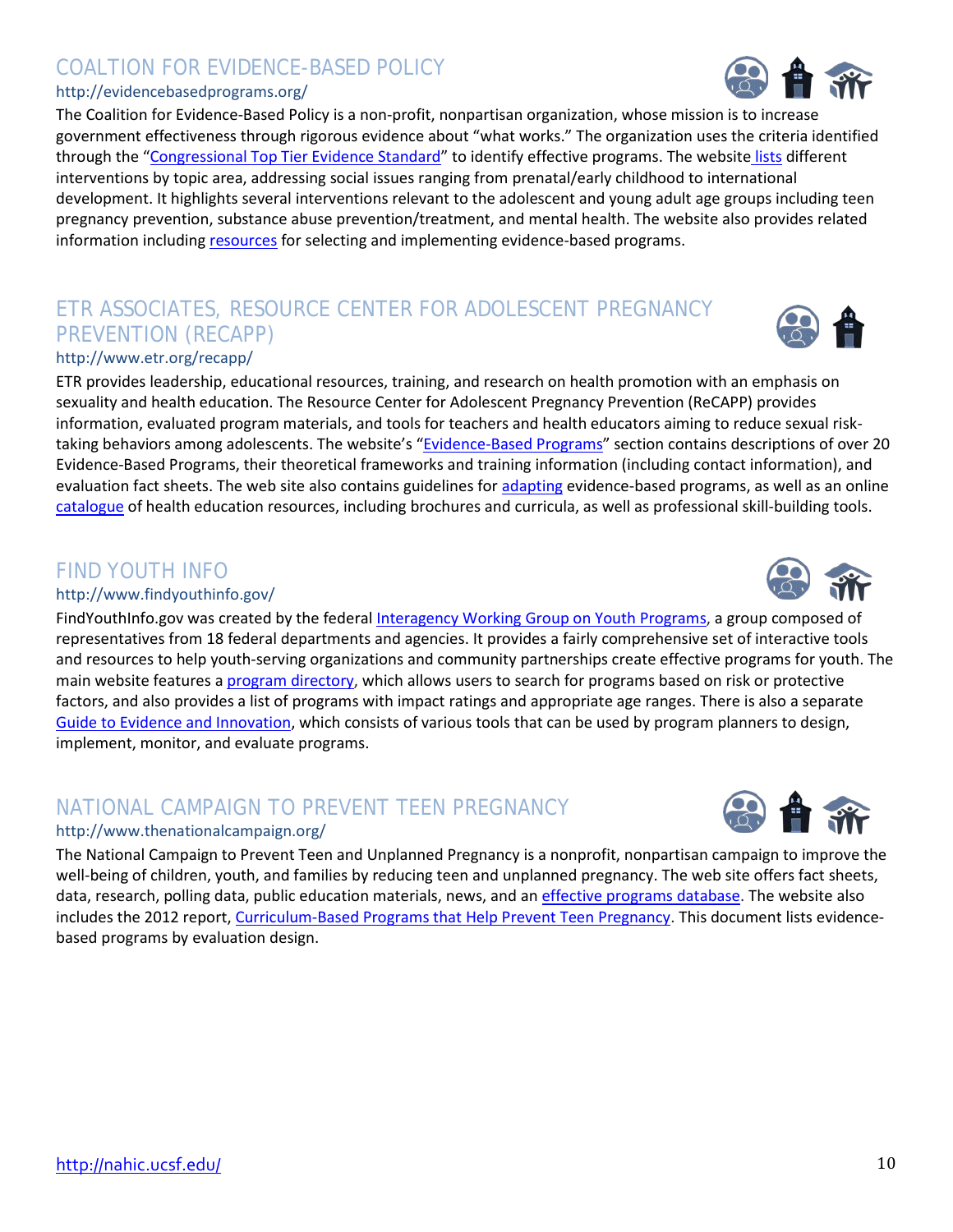## NATIONAL INSTITUTE OF HEALTH, Research-tested Intervention Programs (RTIPs) <http://rtips.cancer.gov/rtips/index.do>

Sponsored by the National Cancer Institute, RTIPs is a searchable database designed to provide program planners and public health practitioners with easy and immediate access to research-tested materials. The database allows the user to search from over 100 programs by health topic, setting of the program, materials available, location of program, and characteristics of the target population including age, race/ethnicity, and gender. It includes programs addressing topics like cancer screening, diet and nutrition, physical activity, smoking, and more. The programs are reviewed by a panel of experts in the field, sponsored by the National Registry of Evidence-based Programs and Practices. RTIPs provides detailed descriptions of each program and its evaluation, as well as key findings and outcomes of the interventions. It also provides links to related materials and associated downloads when applicable.

In addition to RTIPs, hosted by the National Cancer Institute, other Institutes within NIH provide several resources such as research papers, conference reports and program descriptions, related to prevention. These include: the National [Institute of Child Health and Human Development](http://www.nichd.nih.gov/Pages/index.aspx) (NIHCD); the [National Institute of Mental Health](http://www.nimh.nih.gov/index.shtml) (NIMH); and the [National Institute on Drug Abuse](http://www.drugabuse.gov/) (NIDA).

# OFFICE OF ADOLESCENT HEALTH

<http://www.hhs.gov/ash/oah/>

NAHI

<http://www.hhs.gov/ash/oah/resources-and-publications/info/parents/just-facts/physical-health.html> (Fact sheet for parents)

The U.S. Department of Health and Human Services, Office of Adolescent Health website provides information for parents and teens on teen mental, physical, and reproductive health, as well as substance use and relationships. In addition to a [resource center](http://www.hhs.gov/ash/oah/) with information about different adolescent health topics, it offers [a list of evidence-based](http://www.hhs.gov/ash/oah/oah-initiatives/teen_pregnancy/db/programs.html)  [programs](http://www.hhs.gov/ash/oah/oah-initiatives/teen_pregnancy/db/programs.html) related to teen pregnancy prevention that is organized by name and evaluation setting.

## OFFICE OF JUVENILE JUSTICE AND DELINQUENCY PREVENTION Model Program Guide <http://www.ojjdp.gov/mpg/>

OJJDP, a component of the Office of Justice Programs within the U.S. Department of Justice, supports states, local communities, and tribal jurisdictions in their efforts to develop and implement effective programs for juveniles. It focuses on preventing and responding to juvenile delinquency and victimization. OJJDP strives to strengthen the juvenile justice system's efforts to protect public safety, hold offenders accountable, and provide treatment and rehabilitative services tailored to the needs of juveniles and their families. The Model Program Guide Site organizes programs by topic and allows users to [search](http://www.ojjdp.gov/mpg/mpgSearchFactors.aspx) by selected characteristics of the community's target population, including age, gender, ethnicity, program type, and special populations. It also indicates whether programs are "effective," "promising," or have "no effects."

## PROMISING PRACTICES NETWORK, RAND CORPORATION <http://www.promisingpractices.net/>

The Promising Practices Network website, operated by the RAND Corporation, highlights programs that have been rigorously evaluated and found to be effective in improving outcomes for children, youth and families. Its *[Programs that](http://www.promisingpractices.net/programs.asp)  [Work database](http://www.promisingpractices.net/programs.asp)* includes programs aimed at improving outcomes related to adolescent use of alcohol, tobacco and other drugs, sexual activity, and youth violence. Other outcomes addressed include high school graduation and family-related outcomes. The website allows users to search by general outcome area, or by a specific indicator within an outcome area. Each program is assigned either a Proven or a Promising rating, based on PPN's [evidence criteria.](http://www.promisingpractices.net/criteria.asp) A program overview, evaluation findings, implementation considerations, contact information and resources are provided for each program.







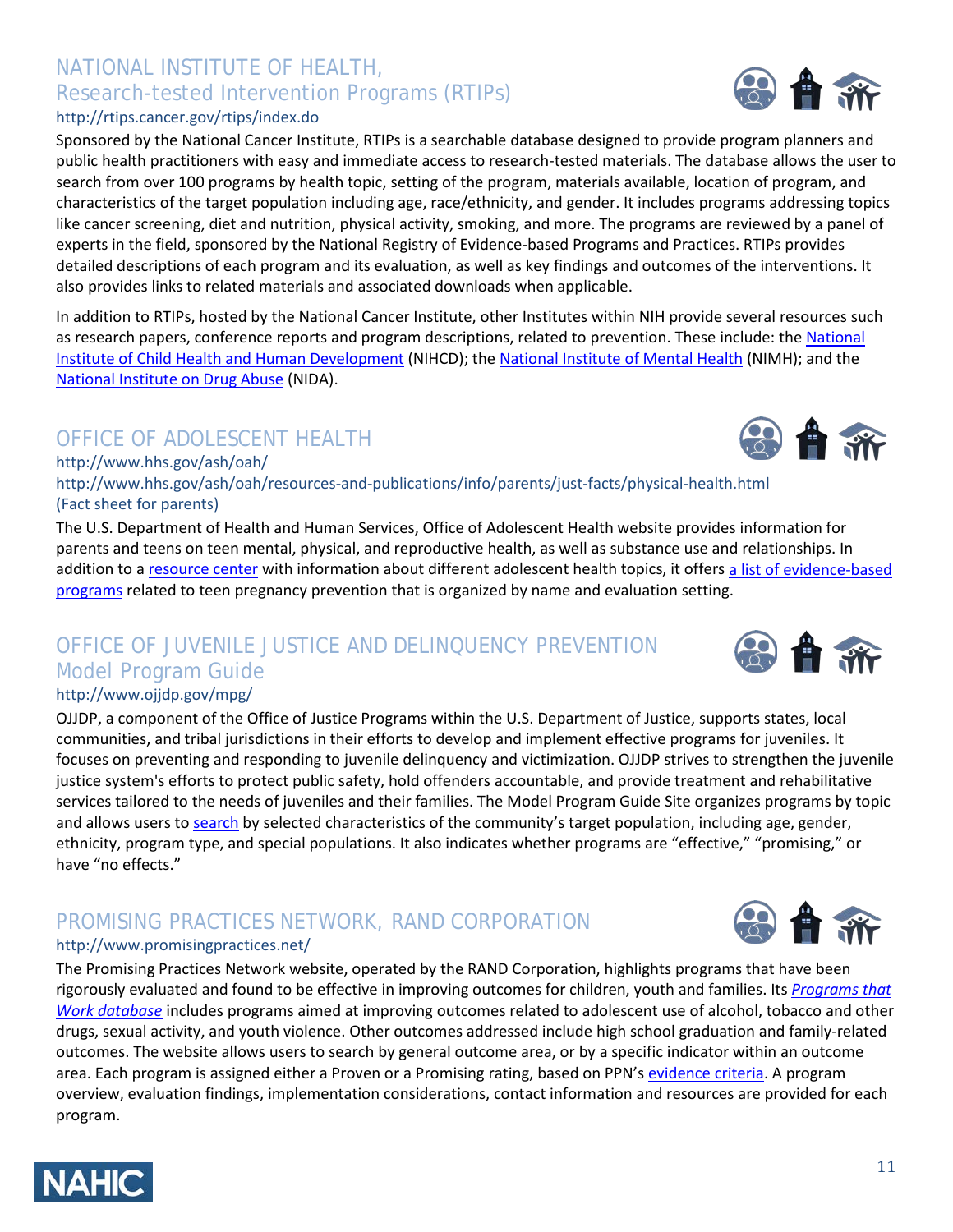## <http://nahic.ucsf.edu/> 12

# SOCIOMETRICS

#### <http://www.socio.com/>

Sociometrics is a for-profit research and development firm specializing in social science research applications that produces research-based products and services for a variety of different audiences. There are several different [resources](http://socio.com/effectiveprograms.php) available for users to identify evidence-based programs of interest. Sociometrics' [Program Archives on Sexuality, Health,](http://www.socio.com/pasha.php)  [and Adolescence](http://www.socio.com/pasha.php) (PASHA) contains replication kits for programs aimed at preventing teen pregnancy and STD/HIV/AIDS. PASHA identifies programs that have been evaluated and demonstrated success as Promising Programs. Programs whose evaluations have not consistently shown success but meet certain criteria are identified as Best Practices. A [table](http://www.socio.com/pashatable.php) organized by program goal and setting with descriptions of each program allows users to select the appropriate program. Users can also define their own search criteria in the following categories: setting, population, program goal and program approach. Once selected, users can purchase an implementation kit for a single program or the complete collection of PASHA Program Packages. In addition to PASHA, Sociometrics offers several subscription-based evidence-based program resources on [HIV](http://socio.com/hivrap.php) and substance abuse [\(YSAPPA\)](http://socio.com/ysappa.php). The website also offers guidance for [adapting](http://www.socio.com/digitized-publications/how-to-adapt-effective-programs-for-use-in-new-contexts-solomon-card-cunninghan.pdf) evidence-based programs.

# SUBSTANCE ABUSE AND MENTAL HEALTH SERVICES ADMINISTRATION

#### <http://www.samhsa.gov/>

This web site features a comprehensive clearinghouse on mental health and substance abuse related data and publications, and some reports specific to adolescents. It also includes a list of funding opportunities and features updated news items and legislation.

SAMHSA hosts the SAMHSA [National Registry of Evidence Based Programs and Practices](http://nrepp.samhsa.gov/) (NREPP) which offers a searchable clearinghouse of promising, effective, and model programs that are reviewed by experts in the field. The programs address substance use and mental health, and include clinical interventions as well as social interventions. Each program listing includes a description of the program focus, targeted outcomes, target population, costs, evaluation design and outcomes, replications of the program, and ordering information. There is a simple keyword [search](http://nrepp.samhsa.gov/Search.aspx) feature, as well as an [advanced search](http://nrepp.samhsa.gov/AdvancedSearch.aspx) feature that allows users to identify programs based on specific aspects of the program.

In addition to NREPP[, SAMHSA](http://store.samhsa.gov/) store allows users to search all publications fo[r evidence-based programs](http://store.samhsa.gov/facet/Professional-Research-Topics/term/Evidence-Based-Practices) by issue, condition, disorder, substance, treatment, prevention, recovery, and professional and research topics. It consists of different publications that can be ordered or purchased for electronic use. There are also free implementing resources such as *[Identifying and Selecting Evidence-Based Interventions for Substance Abuse Prevention,](http://store.samhsa.gov/product/Identifying-and-Selecting-Evidence-Based-Interventions-for-Substance-Abuse-Prevention/SMA09-4205)* which promotes implementation of evidence-based programs for prevention, and *[Preventing School Violence: A Sustainable Approach,](http://store.samhsa.gov/product/SAMHSA-News-Preventing-School-Violence-A-Sustainable-Approach/SAM13-212)*  which highlights a program that engages communities to prevent substance abuse and promote safe school environments.

SAMSHA also offers support for professional implementing effective programs through its [Collaborative for the](http://captus.samhsa.gov/)  [Application of Preventive Technologies,](http://captus.samhsa.gov/) a national substance abuse prevention training and technical assistance system dedicated to strengthening prevention systems and the nation's behavioral health workforce.





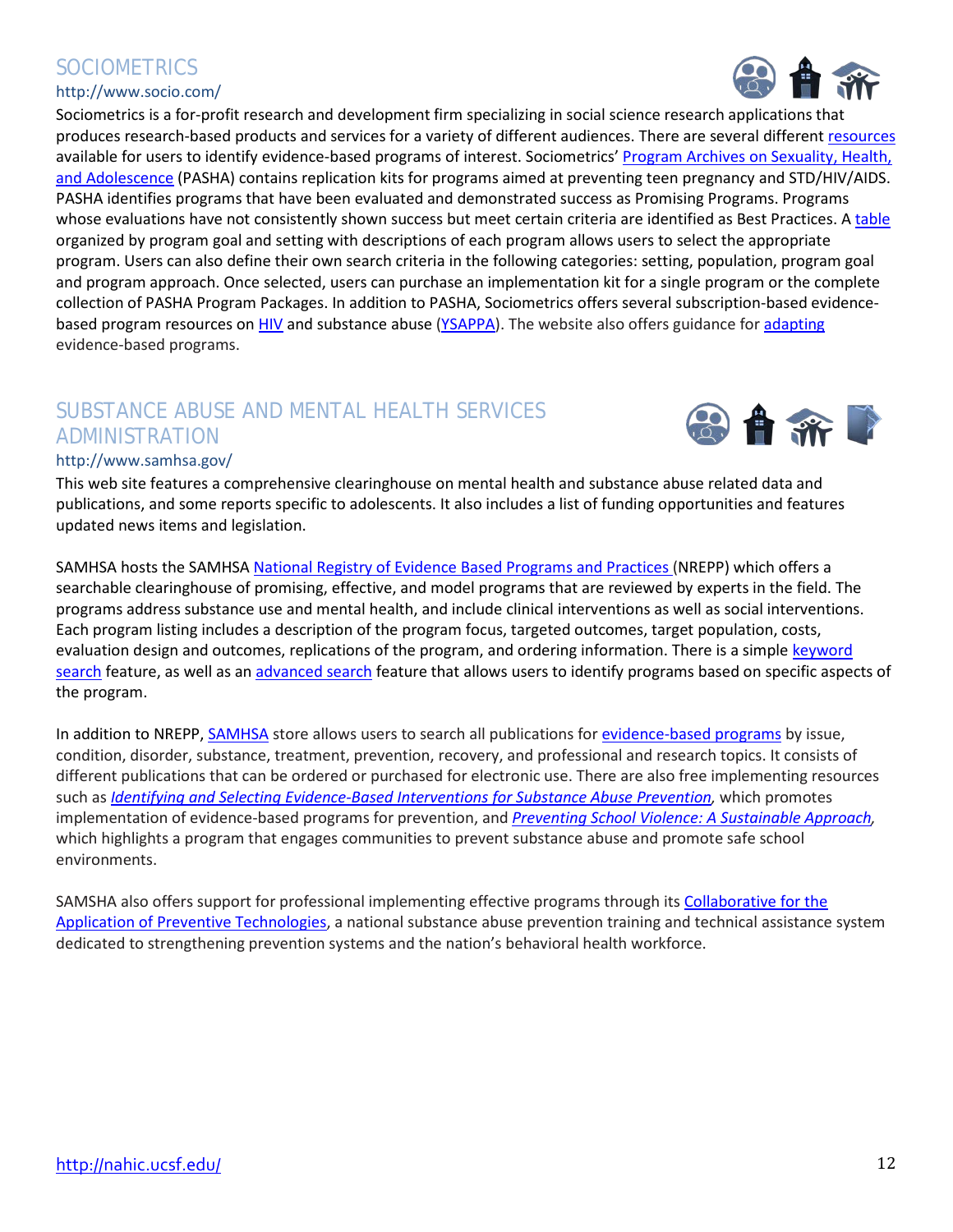# SUICIDE PREVENTION RESOURCE CENTER

#### <http://www.sprc.org/bpr/section-i-evidence-based-programs>

The Suicide Prevention Resource Center is devoted to advancing the National Strategy for Suicide Prevention. The website contains a **[Best Practices Registry](http://www.sprc.org/bpr)** that lists [evidence-based programs](http://www.sprc.org/bpr/section-i-evidence-based-programs) that are specifically related to suicide prevention. The site links to the SAMHSA's NREPP listing of each program, which allows users to view a description of its components, targeted outcomes, target population, costs, research conclusions, and contact information for those who would like to obtain program materials. It provides technical assistance, training, and materials to increase the knowledge and expertise of suicide prevention practitioners and other professionals service people at risk for suicide.

# SURGEON GENERAL'S HOME PAGE

## <http://www.surgeongeneral.gov/>

The web site for the Office of the Surgeon General makes available a variety o[f Reports of the Surgeon General,](http://www.surgeongeneral.gov/library/reports/index.html) [Calls to](http://www.surgeongeneral.gov/library/calls/index.html)  [Action,](http://www.surgeongeneral.gov/library/calls/index.html) an[d conference proceedings](http://www.surgeongeneral.gov/library/conference/index.html) on topics such as mental health, violence, tobacco use prevention, physical activity, nutrition, and sexual behavior. Although only a few reports are specific to youth, most include youth as part of a lifespan perspective. Reports include reviews of what research tells us about effective prevention and highlights effective programs. Calls to Action lay out national guidelines and strategies for addressing health issues. All publications can be downloaded from the web site.

## UCLA SCHOOL MENTAL HEALTH PROJECT: CENTER FOR MENTAL HEALTH IN SCHOOLS <http://smhp.psych.ucla.edu/>

This web site hosts a clearinghouse of articles and materials designed to assist service providers in delivering mental health services in schools. By clicking on "Quickfind Clearinghouse" users can select ["Model Programs Information"](http://smhp.psych.ucla.edu/qf/model.htm) for a list of technical assistance packets on various types of programs. Packets address topics such as violence prevention programs and school based health centers. The website also features a[n information resource](http://smhp.psych.ucla.edu/pdfdocs/aboutmh/annotatedlist.pdf) with several annotated lists of evidence-based interventions for school aged children and adolescents.

# WHAT WORKS CLEARINGHOUSE, INSTITUTE OF EDUCATION SCIENCES <http://ies.ed.gov/ncee/wwc/>

The *What Works Clearinghouse*, an initiative within the Department of Education, reviews research on the different programs, products, practices, and policies in education. Topic and outcome domains cover children and youth with disabilities, dropout prevention, student behavior, and more. Users ca[n search](http://ies.ed.gov/ncee/wwc/findwhatworks.aspx) interventions by topic/outcome, subcategories, age of target population, effectiveness rating, extent of evidence, and delivery method. Descriptions provide report summaries as well as full reports describing the research evaluating the interventions. Contact information is provided so that interested users can get more information from the developers.